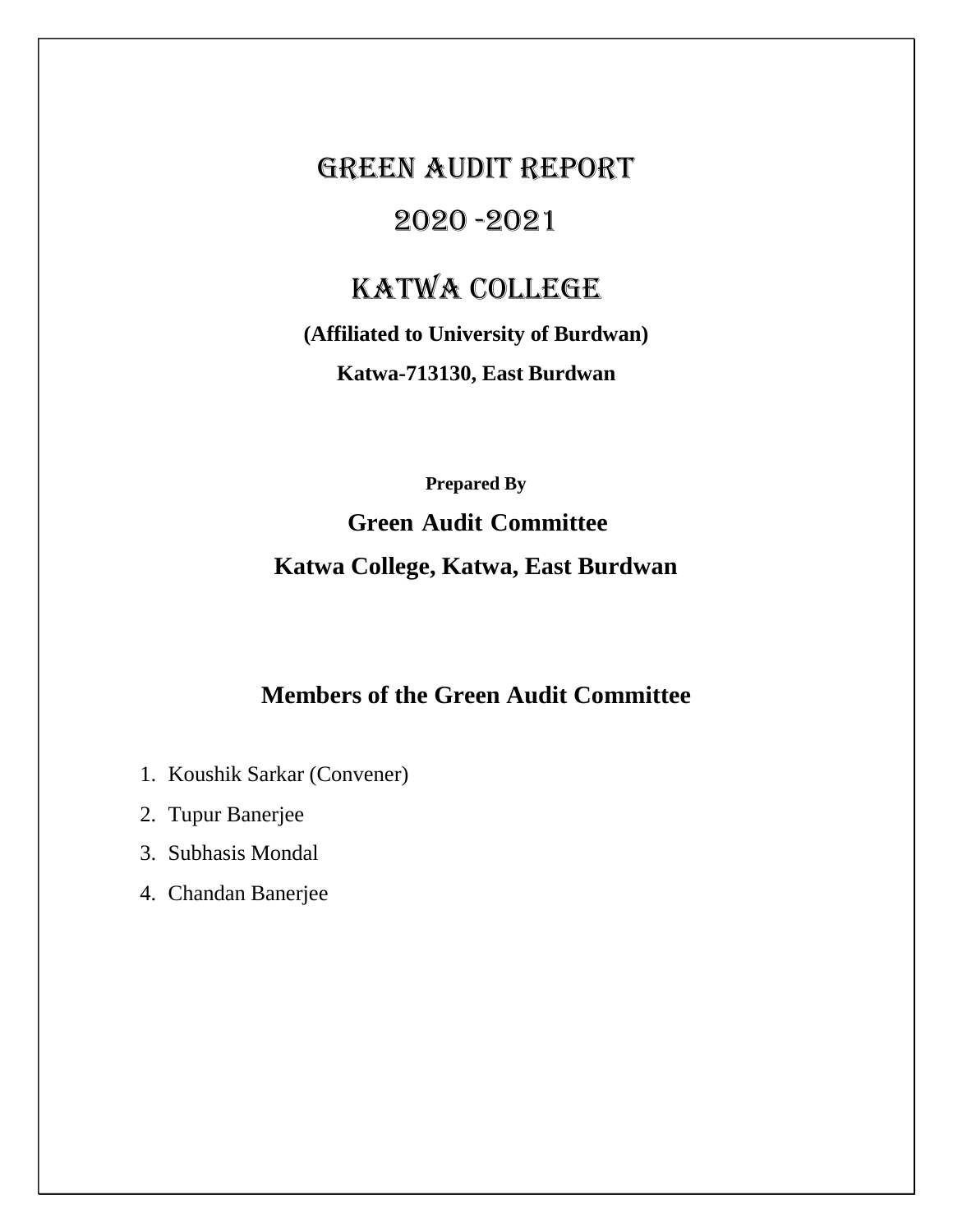#### **INTRODUCTION**

Green Audit is a means of assessing environmental performance (Welford, 2002). It is a yardstick especially in contemporary times to review where the institution stands with regard to sustainable development of environment. It also contributes to further rectification to minimize the insult of the environment.

## **ACKNOWLEDGEMENT**

We would like to thank our Principal, Dr. Nirmalendu Sarkar for his consent to conduct this audit. We would like to sincerely thank all the Departments, students, teaching and nonteaching staff for their kind cooperation with us during this survey. We would also like to especially thank the Laboratory Assistants who helped us in furnishing this information.

## **OBJECTIVES OF STUDY**

The main objective of the green audit is to promote the Environment Management and Conservation in the College Campus. The purpose of the audit is to identify, quantify, describe and prioritize framework of Environment Sustainability in compliance with the applicable regulations, policies and standards. The main objectives of carrying out Green Audit are:

- To introduce and create awareness among students regarding the environment and its sustainability.
- To protect the environment and minimize the threats posed to human health by analyzing the pattern and extent of resource use in the campus.
- To gather data to assess future sustainability by avoiding the problems in environment that are difficult to handle or involve high expenditure.
- To conclude a status report on environmental compliance.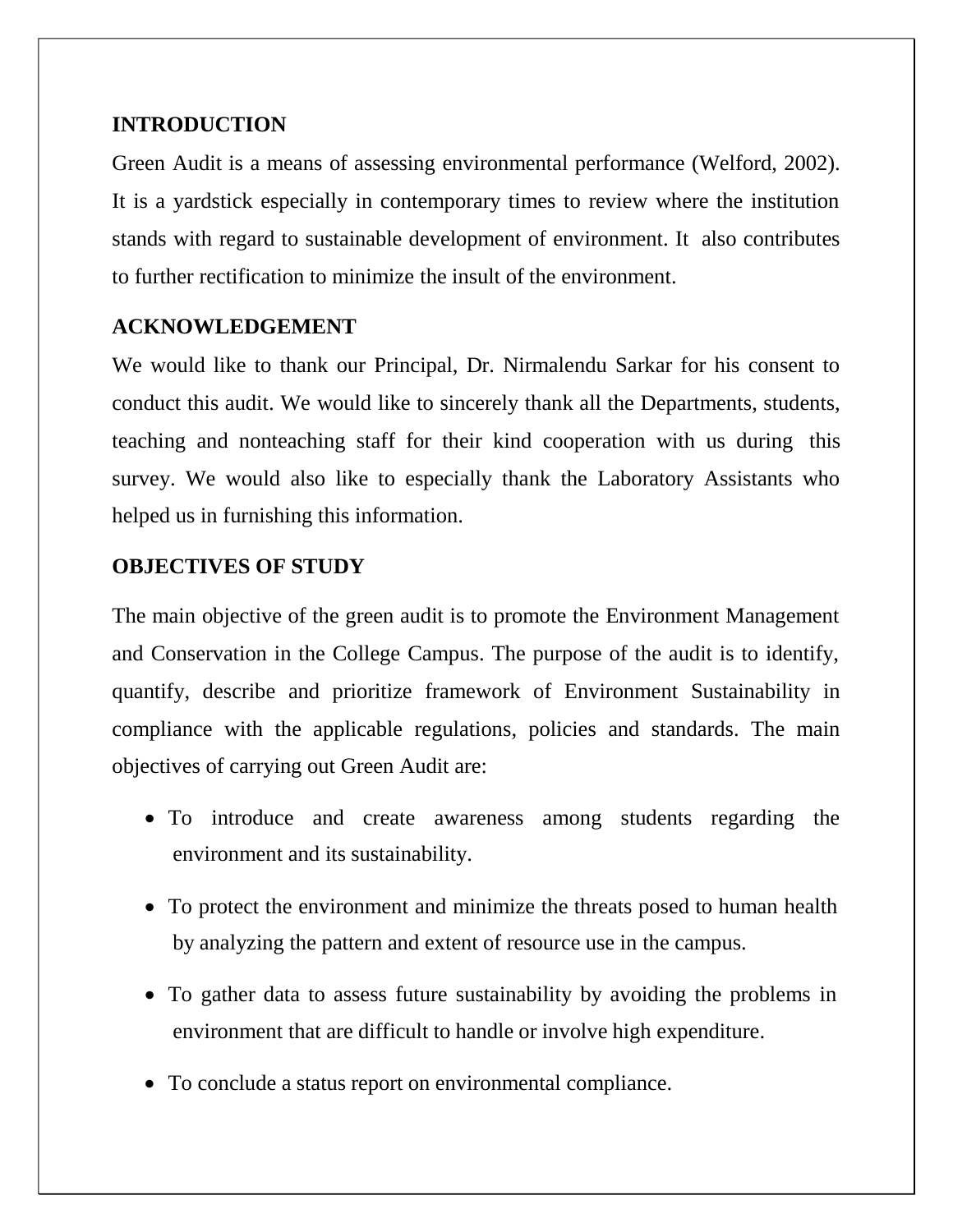## **METHODOLOGY**

In order to perform green audit, the methodology included different tools such as preparation of questionnaire, physical inspection of the campus, observation and review of the documentation, interviewing key persons, data analysis, measurements and recommendations. The study covered the following areas to summarize the present status of environment management in the campus:

- 1. Analysis of Biodiversity
- 2. Empirical analysis of Air quality
- 3. Analysis of water usage
- 4. Analysis of Energy consumption
- 5. Analysis of waste generation and disposal

All the data were assimilated and the report was prepared on the basis of the same.

#### **REPORT**

#### **1. Analysis of biodiversity**

There are approximately 170 plants in the main campus of which 56 plants(approx.) are canopy trees, 28(Approx.)are plants of average length and 86(approx.) are small plants. There are 25 medicinal plants in the college Botanical Garden. These plants contribute to the Oxygen supply. The college observes Environment Day every year by planting new saplings.

#### **2. Empirical analysis of Air Quality**

Situated in a semi urban area, the college is not exposed to much industrial pollutants or pollutants from vehicles. Following are the units that cause air pollution inside the campus:

- 1. Vehicles that enter the campus
- 2. Refrigerator
- 3. Air Conditioners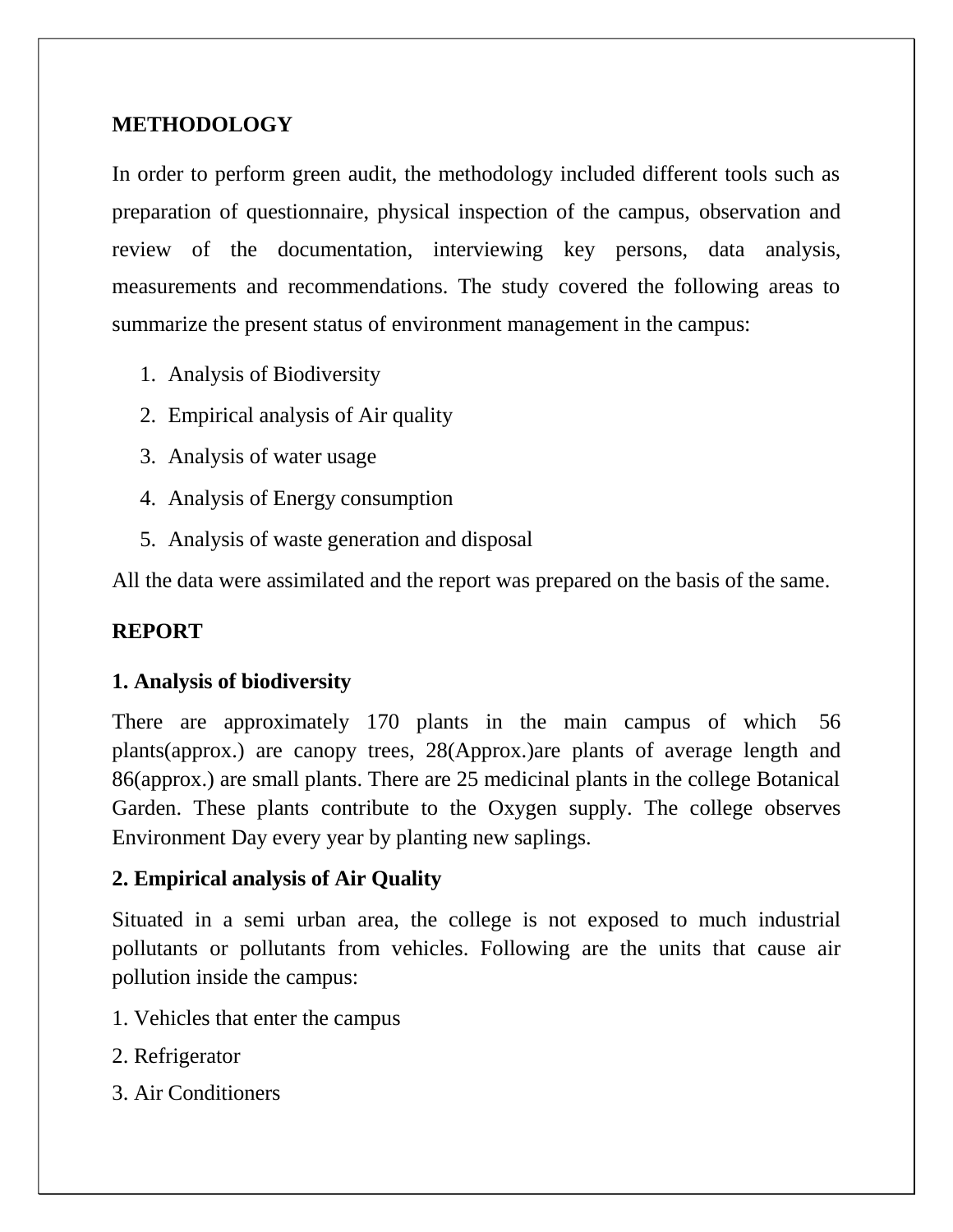- 4. Burning of wastes like dry leaves, paper etc.
- 5. Water coolers
- 6. Submersible pumps (3)
- 7. Rice mills
- 8. Saw mills

On an average, 1 cars, 10 bikes and 4 scooters are parked around the campus per day which contributes to high carbon emission. The 65 KB power generator has high energy conversion efficiency which however does generate air pollutants. Despite this, the college is compelled to use the same in emergency power cut situations during working hours. The 5 refrigerators, 19 air conditioners and 5 working water coolers in the campus indirectly lead to carbon emissions and directly to global warming. The gas burners in the laboratories and college canteen also cause some amount of carbon emission. However LPG is used in these equipments that render the emission less harmful. Lastly the people entering the campus contribute to carbon dioxide emission.

#### **3. Analysis of Water usage**

Water is used for drinking, canteen, toilets, laboratories, lavatories, gardening, cleaning and maintenance. The college campus has several water outlets. During the survey, no loss of water was observed, neither by leakages, or by over flow of water from overhead tanks. The data collected from the concerned departments was examined and verified. On an average the total use of water in the college in normal working day is 36,000 L/day, which include 20,000 L/day for non academic purposes, 10,000 L/day for gardening and 6,000 L/day for different laboratories.

#### **4. Analysis of Energy consumption**

The college is well equipped with electric supply. The departments possess computers, printers, fans, plug points, tube lights, bulbs, etc. In addition to these the following equipments are also used: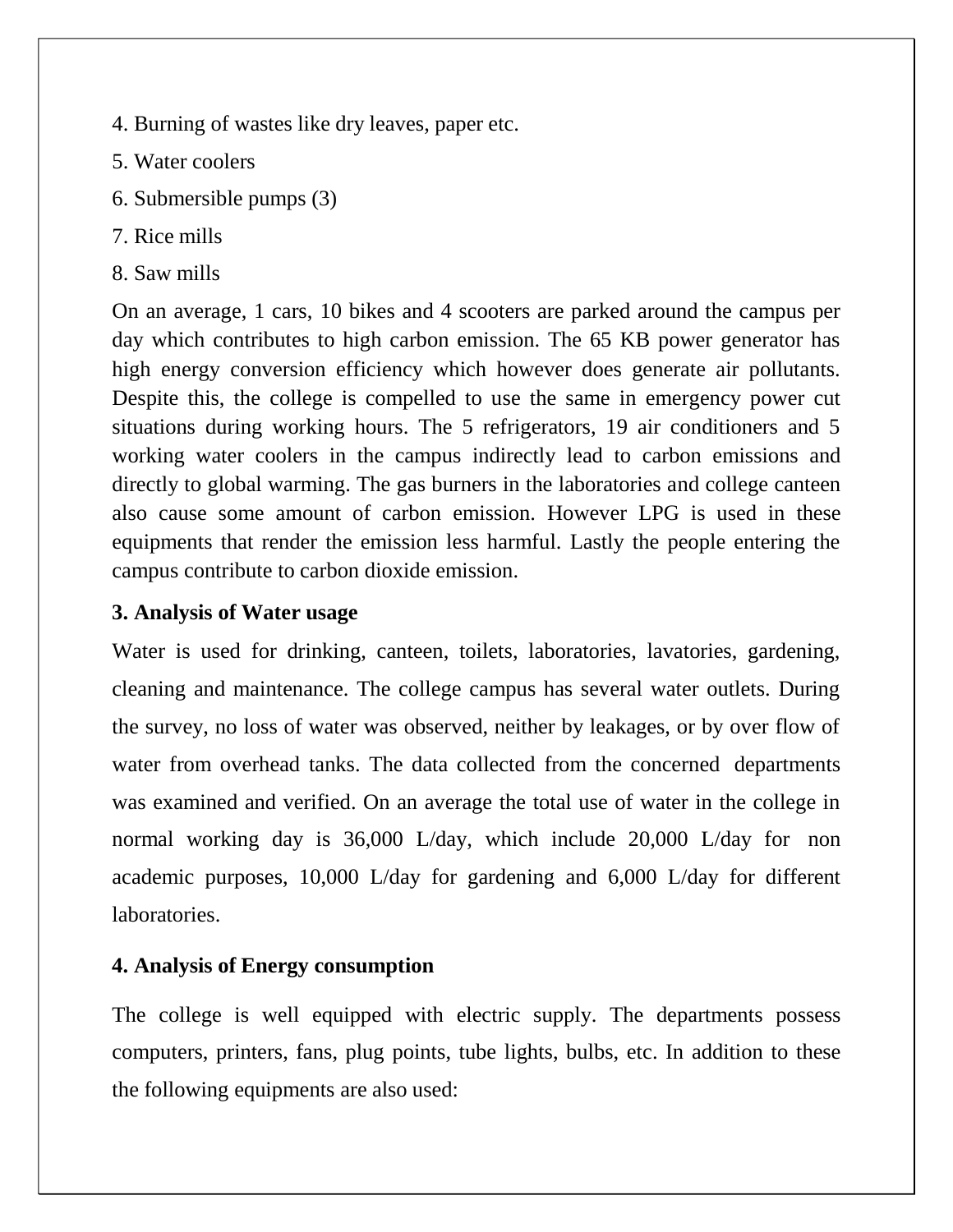|                | Name of equipment      | <b>Number</b> | Department/s              |
|----------------|------------------------|---------------|---------------------------|
| $\mathbf{1}$   | Microscope             | 01            | Zoology                   |
|                | (Electrical)           |               |                           |
| $\overline{2}$ | Distillation<br>Double | 01            | Chemistry                 |
|                | Unit                   |               |                           |
| $\overline{3}$ | Colorimeter            | 03            | Physiology, Zoology       |
| $\overline{4}$ | Photocopy Machine      | 04            | Library, day & Morning    |
|                |                        |               | Office, Remedial Coaching |
|                |                        |               | Centre                    |
| 5              | Autoclave              | 01            | <b>Botany</b>             |
| 6              | <b>Exhaust Fan</b>     | 13            | Chemistry, Library        |
| $\overline{7}$ | Laminar air flow       | 02            | <b>Botany</b>             |
| 8              | Hot plates             | 02            | Zoology, Physiology       |
| 9              | Incubator              | 02            | Zoology                   |
| 10             | Stand fan              | 05            |                           |
| 11             | Hot air oven           | 01            | Chemistry                 |
| 12             | Centrifuge             | 02            | Botany, Zoology           |
| 13             | Water filters          | 08            |                           |
| 14             | Induction cooker       | 02            | Staff room, Bed.          |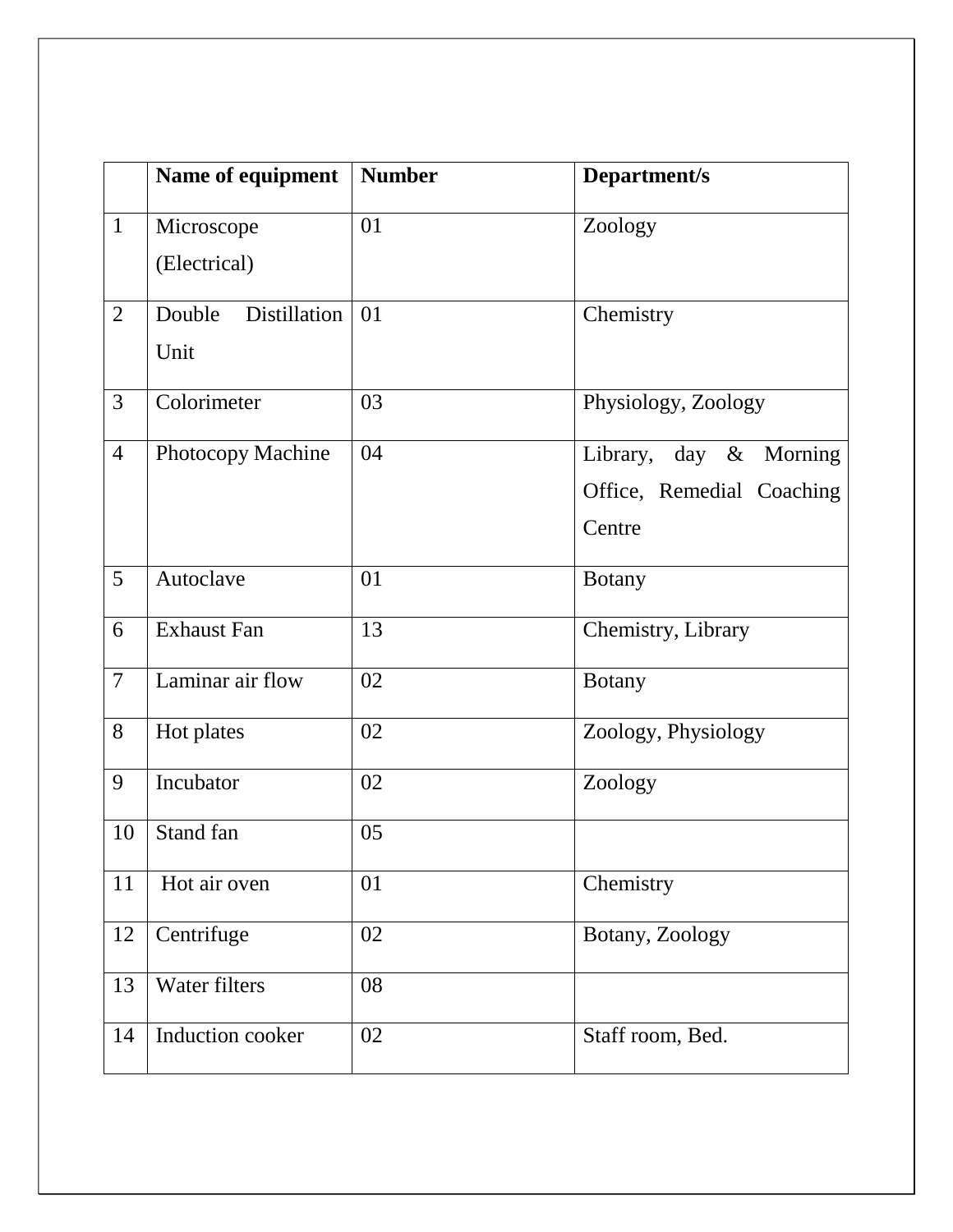| 15 | Sound System                 | 07 | Room No. 104, 107, 110, ITC<br>hall and auditorium hall                 |
|----|------------------------------|----|-------------------------------------------------------------------------|
| 16 | <b>Bell</b>                  | 02 | Main<br>building,<br>Principal's                                        |
|    |                              |    | Office                                                                  |
| 17 | <b>Electric Heater</b>       | 03 | Physics, Zoology                                                        |
| 18 | <b>Weighing Machine</b>      | 06 | Chemistry, Physics, Zoology                                             |
| 19 | Soil<br>separator<br>machine | 01 | Geography                                                               |
| 20 | Vapour lamp                  | 05 | Physics                                                                 |
| 21 | Projector                    | 08 | Chemistry,<br>Physics,<br>Physiology,<br>Geography,<br>Zoology, English |
| 22 | Hot water bath               | 02 | Zoology                                                                 |
| 23 | Vacuum bath                  | 01 | Physics                                                                 |
| 24 | Kymograph                    | 08 | Physiology                                                              |

Apart from this there are few other types of equipment that consume negligible power. Hence they have not been mentioned.

#### **4. Analysis of Waste generation and disposa**l

Wastes cannot be avoided in any environment. Wastes can be classified as Biodegradable and Non biodegradable wastes. Biodegradable wastes include food wastes which can be easily decomposed by the bacteria in soil. But non biodegradable wastes are those which cannot be degraded by any organism and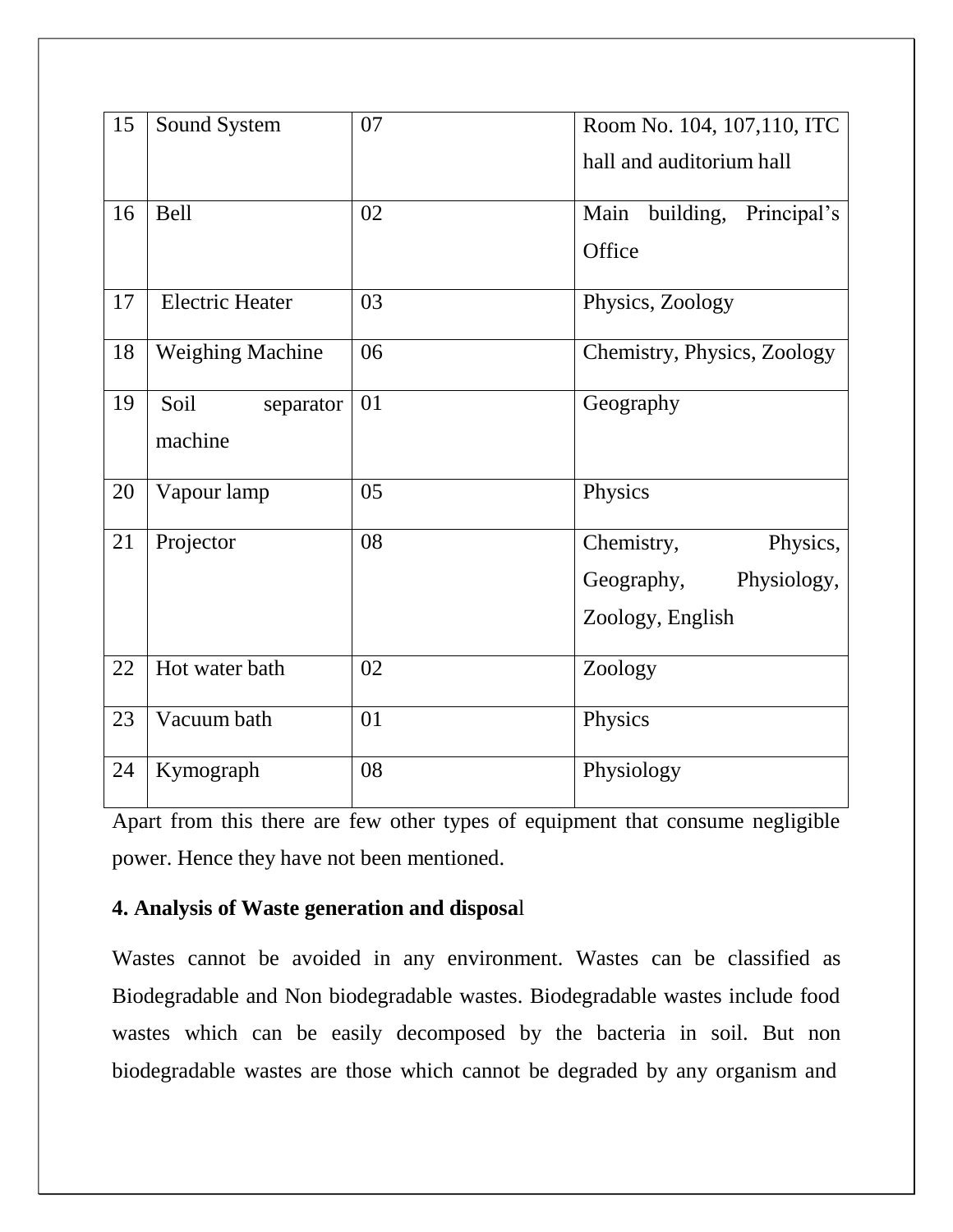remain as such for many years. The College accumulates three types of waste  $mainly -$ 

- 1. Solid waste
- 2. Liquid waste
- 3. E-waste

The College is very conscious about proper disposal of all kinds of wastes. The College has a vat inside the campus where the solid waste generated is deposited and it is periodically collected by Katwa Municipality.

The liquid waste primarily from the department of Chemistry goes to a soak pit set up inside the campus which is connected to the Municipality sewerage system.

The College is trying to be plastic-free and a resolution with regard to this was taken up in the Teachers' Council.

The College tries to avoid the use of plastic that contain carcinogenic plasticizers (DOB, DOP etc.) to minimize the detrimental effect of the same on the environment.

All UPS are recycled for re-use. E-wastes are gathered in a store room and sold as scrap later.

#### **OBSERVATIONS**

1. On assessment of the air quality, we found that there are many pollutants in our environment (both in micro quantities or macro quantities), from the vehicles and the generator. The burning of wastes also causes emission of poisonous gases into the atmosphere. However many plants are in the campus that purify the polluted air and supply enough oxygen.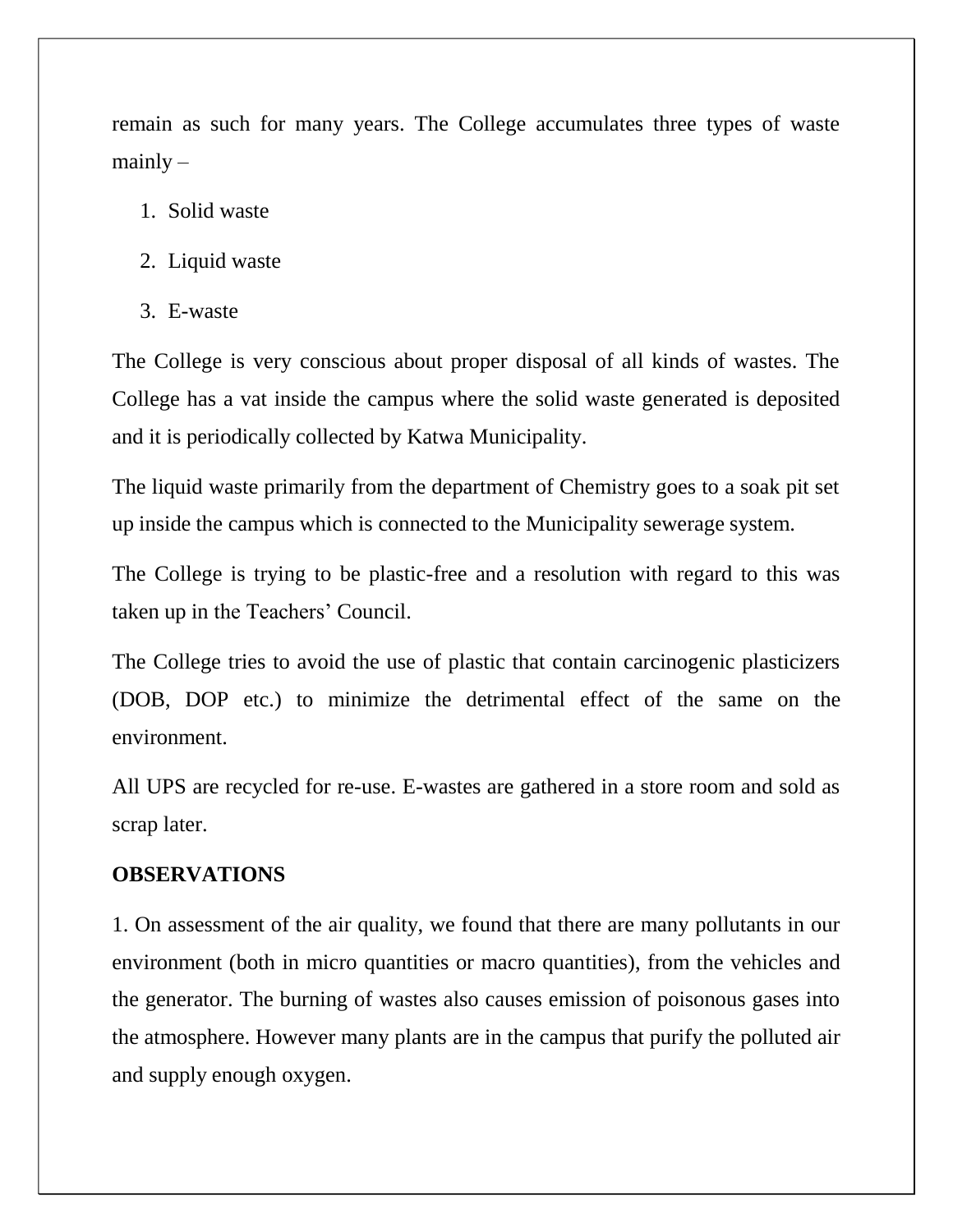2. There is sufficient safe drinking water in the campus for everyone. It is observed that there is no wastage of water due to leakage or overflow. But there is no rain water harvesting system in our college.

3. Energy consumption is high which is but imperative in an Institution which serves in several shifts with quite a number of departments. An autoclave, a cooler and also a few fans and tube lights are not working at the moment.

4. Some of the bio degradable wastes are burnt. All other wastes are collected by the municipality from time to time. The college has dedicated personnel for cleaning the campus as well.

5. Several trees have been cut down for new construction in our college, but no trees were planted.

#### **RECCOMENDATIONS**

#### **a. Air Quality**

- The College should examine the air quality by using the appropriate machine instead of mere empirical analysis.
- **New construction or development work has to be done without cutting down any tree**.
- More plants especially shade trees to be planted.
- **Celebrate every year 5th June as 'Environment Day' and plant trees on this day to make the campus more Green.**

#### **b. Water usage**

• Sample analysis of water should be done from proper authority.